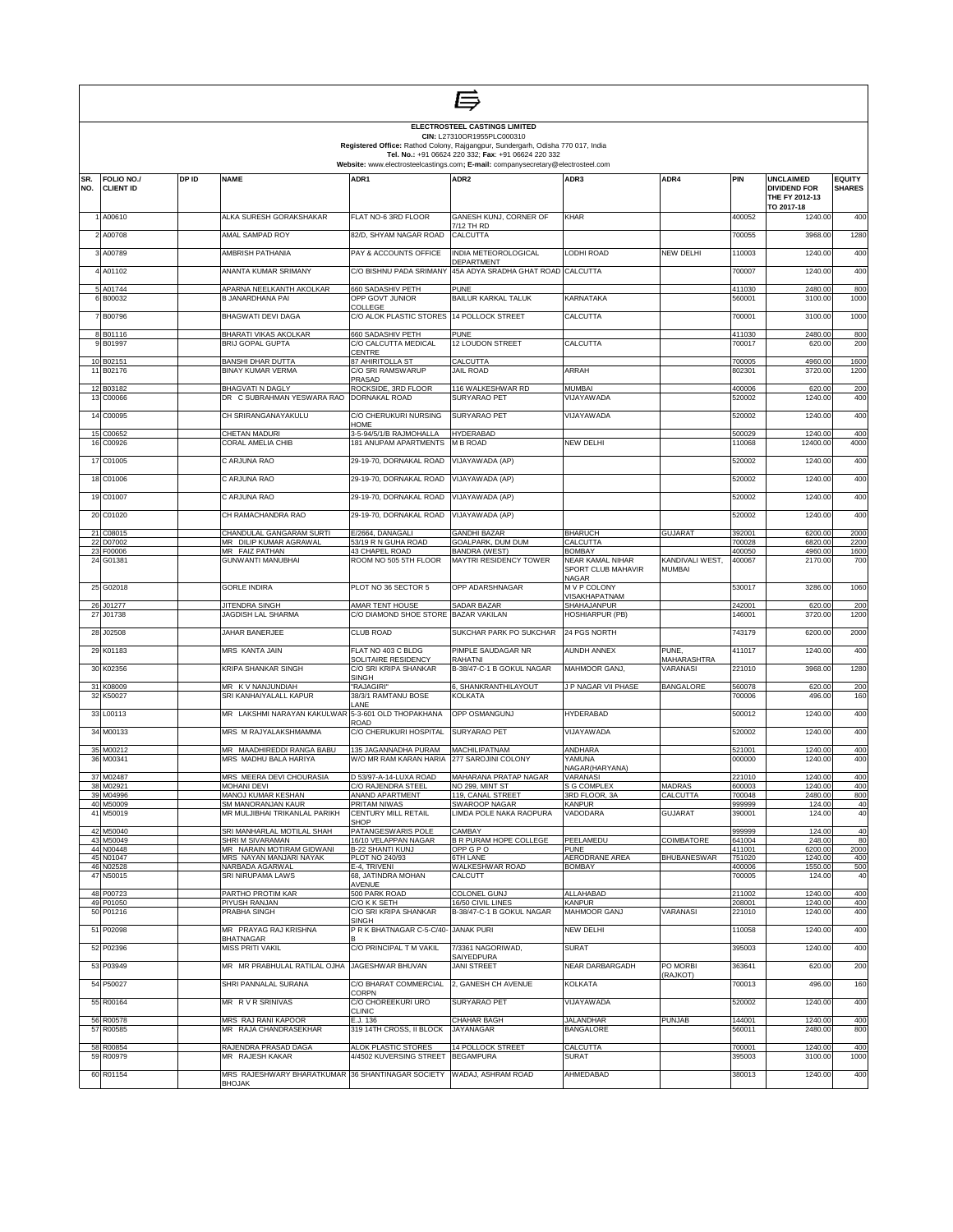| 61 R01432                        |                      |                                            | LH/33 TAPTI ROAD                               |                                               |                                    |                                   |                  |                    |                |
|----------------------------------|----------------------|--------------------------------------------|------------------------------------------------|-----------------------------------------------|------------------------------------|-----------------------------------|------------------|--------------------|----------------|
| R01690<br>62                     |                      | RAKESH KUMAR<br>RAM TAHANWARDAS MOTIHAR    | BASANT PARK BLDG NO 4                          | <b>SAKCHI</b><br>FLAT NO D1 CHEMBUR           | <b>JAMSHEDPUR</b><br><b>MUMBAI</b> |                                   | 831001<br>400071 | 1240.00<br>6200.00 | 400<br>2000    |
|                                  |                      |                                            |                                                |                                               |                                    |                                   |                  |                    |                |
| 63 R03229                        |                      | MRS RENUKA GHOSH                           | 86 MONOHARPUKUR ROAD                           | CALCUTTA 700029                               |                                    |                                   | 700029           | 1240.00            | 400            |
|                                  |                      |                                            |                                                |                                               |                                    |                                   |                  |                    |                |
| R04379<br>64                     |                      | RAVINDRA KALYANPUR                         |                                                | 12/93 UNNATH NAGAR PART-OFF M G ROAD GORGGAON | <b>BOMBAY</b>                      |                                   | 400062           | 2170.00            | 700            |
|                                  |                      |                                            |                                                | (W)                                           |                                    |                                   |                  |                    |                |
| 65<br>R09561                     |                      | ROSHAN JAMSHEDJI DAVAR                     | <b>MEHR NAZ</b>                                | 91 CUFFE PARADE                               |                                    | <b>MUMBAI</b>                     | 400005           | 248.00             | 80             |
| 66 R50004                        |                      | SRI RAJKUMAR SINGH KASHWAL                 | <b>INDRA BHAWAN</b>                            | <b>TUKOGANJ</b>                               | <b>INDORE</b>                      |                                   | 999999<br>700001 | 62.00              | 20             |
| 67 R50046                        |                      | SMT. RAJSHREE BHARTIA                      | 20, HEMANTA BASU SARANI KOLKATA                |                                               |                                    |                                   |                  | 124.00             | 40             |
| S00339<br>68                     |                      | SADAGOPAN SRINIVASAN                       | PLOT NO 10, "SRIVATSAM"                        | <b>KAMARAJ NAGAR</b>                          | PALAYA MKOTTAI                     |                                   | 000000           | 3100.00            | 1000           |
|                                  |                      |                                            |                                                |                                               |                                    |                                   |                  |                    |                |
| S00753<br>69                     |                      | SANGEETA GHOSHAL                           | 146 NARAYAN NAGAR                              | <b>LAXMI NAGAR EXTN</b>                       | DELHI                              |                                   | 110092           | 1240.00            | 400            |
| 70<br>S00773                     |                      | SANGEETA KUMARI KEDIA                      | 19-5-10/3 BAHADURPURA                          | <b>HYDERABAD</b>                              | A <sub>P</sub>                     |                                   | 500264           | 1240.00            | 400            |
| 71<br>S02259                     |                      | SEEYARAMAYYA B C                           | FLAT NO. 303, SAMRUDHI<br><b>ENCLAVE</b>       | NAVEEN NAGAR                                  | SEETHAPHALMANDI                    | SECUNDRABAD                       | 500061           | 1240.00            | 400            |
| 72<br>S04367                     |                      | SOMAYAJULU D V J                           | 47-3-36 DWARAKANAGAR                           | <b>VISAKHAPATNAM</b>                          |                                    |                                   | 530016           | 1860.00            | 600            |
| 73<br>S05191                     |                      | <b>SUMAN KUMARI</b>                        | KAMAL PRASAD SONTHALIA                         | <b>MAIN ROAD</b>                              | DUMKA, BIHAR                       |                                   | 814101           | 1240.00            | 400            |
|                                  |                      |                                            |                                                |                                               |                                    |                                   |                  |                    |                |
| 74 S07036                        |                      | SHAIL KUMARI                               | CF-397 SALT LAKE CITY                          | CALCUTTA                                      |                                    |                                   | 700064           | 49600.00           | 16000          |
|                                  |                      |                                            | <b>FXTN</b>                                    |                                               |                                    |                                   |                  |                    |                |
| 75 S09434                        |                      | S NAGARATHINAM                             | 102 - A WING KRISHNA                           | NEELKANTH VIHAR                               | KURLA, TERMINUS RD                 | TILAK NAGAR,<br>MUMBAI            | 400089           | 4960.00            | 1600           |
| 76 S10277                        |                      | SHUKLA DEEPAK JUGALKISHORE                 | C/O KIRAN D ACHARYA                            | 15-B ASHIANA HSG SOCIETY                      | <b>NEW SAMA</b>                    | <b>BARODA</b>                     | 390002           | 6200.00            | 2000           |
|                                  |                      |                                            |                                                |                                               | ROAD, NIZAMPURA                    |                                   |                  |                    |                |
| 77 S10658                        |                      | SULEKHA SHARAD TALPADE                     | <b>BALASHRAM</b>                               | TEJPAL SCHEME, 3RD ROAD,                      | MUMBAI                             |                                   | 400057           | 6200.00            | 2000           |
|                                  |                      |                                            |                                                | VILE PARLE (E)                                |                                    |                                   |                  |                    |                |
| 78 S50029                        |                      | MR S S SV MAYYAPPA CHETTIER                | SIVAM KOIL NORTH                               | DEVAKOTTAI                                    |                                    |                                   | 999999           | 124.00             | 40             |
| 79 U00063                        |                      | ULLAL RAMESH MALLYA                        | ULLAL NARAYANA MALLYA                          | NORTH WHARE, PORT                             | MANGALORE, S KANARA                |                                   | 575001           | 1240.00            | 400            |
| 80 U00591                        |                      | MRS USHABEN B BAROT                        | 8.CO<br>21 CENTRAL BANK STAFF                  | ROAD, BUNDER<br>DV-2, VEJALPUR                | AHMEDABAD                          |                                   | 380051           | 1984.00            | 640            |
|                                  |                      |                                            | SOC                                            |                                               |                                    |                                   |                  |                    |                |
| V00839<br>81                     |                      | MR VIJAY KUMAR                             | LD 72                                          | <b>DDA SFS FLATS</b>                          | NR DAV SCHOOL ND                   | PITAMPURA, DELHI                  | 110088           | 3100.00            | 1000           |
|                                  |                      |                                            |                                                |                                               | <b>BLOCK</b>                       |                                   |                  |                    |                |
| V00931<br>82                     |                      | VIJAY LAXMI JOSHI                          | C/O JOSHI PHOTO COPIERS STATION ROAD PO SIKAR  |                                               | DIST SIKAR (RAJ)                   |                                   | 332001           | 1240.00            | 400            |
|                                  |                      |                                            |                                                |                                               |                                    |                                   |                  |                    |                |
| V01092<br>83                     |                      | MR VIKAS MURLIDHAR AKOLKAR                 | 660 SADASHIV PETH                              | <b>PUNE</b>                                   |                                    |                                   | 411030           | 2480.00            | 800            |
| 84<br>V01434                     |                      | VINOD KUMAR AGGARWAL                       | D-II/85                                        | <b>JANAKPURI</b>                              | NEW DELHI                          |                                   | 110000           | 1240.00            | 400            |
| 85<br>V02285                     |                      | VISHAL MAHESHWARI                          | MECHANICAL ELECTRICAL                          | 55, EZRA STREET, 2ND FLOOR                    | CALCUTTA                           |                                   | 700001           | 3720.00            | 1200           |
|                                  |                      |                                            | MFG CO                                         |                                               |                                    |                                   |                  |                    |                |
| 86 V02344                        |                      | VIPUL SECURITIES LTD                       | 77/81, "AVSAR"                                 | <b>KAZI SYED STREET</b>                       | <b>BOMBAY</b>                      |                                   | 400003           | 1550.00            | 500            |
| 87<br>V02592                     |                      | VAIBHAV KUMAR SINGH                        | C/O SRI KRIPA SHANKAR                          | B-38/47-C-1 B GOKUL NAGAR                     | MAHMOOR GANJ                       | VARANASI                          | 221010           | 6200.00            | 2000           |
| V50003<br>88                     |                      | SRI VED PRAKASH                            | SINGH<br>FLAT NO.401, NEELKAMAL                | BLOCK BD-39, RABINDRAPALLY                    | <b>KRISHNAPUR ROAD</b>             | KOLKATA                           | 700101           | 248.00             | 80             |
|                                  |                      |                                            | APARTMENTS                                     |                                               |                                    |                                   |                  |                    |                |
| 89<br>V50010                     |                      | SM VEENA MODI                              | 82 HAJARIBAGH ROAD                             | <b>RANCHI</b>                                 |                                    |                                   | 999999           | 372.00             | 120            |
| 10000342<br>90                   | IN300214             | S N RAJAN                                  | C/O KOTAK MAHINDRA                             | 1ST FLOOR, BAKHTAWAR.                         | NARIMAN POINT,                     | MUMBAI.                           | 400021           | 310.00             | 100            |
|                                  |                      |                                            | ASSET MGT CO LTD                               |                                               |                                    |                                   |                  |                    |                |
| 91<br>10004156                   | IN301604             | BHARATI JAJOO                              | SUNNY CORNER                                   | PAITHANGATE                                   |                                    | AURANGABAD                        | 431001           | 1550.00            | 500            |
| 92<br>10009517<br>93<br>10012049 | IN302148<br>IN303647 | SULOCHANA RAGHAV<br>SHIVDAS BHANUDAS MHASE | F-18 CENTURY PARK<br>AT POST SUBHASHWADI       | VIDYAGIRI I MAIN<br>TAL.SHRIRAMPUR            | DIST.AHMEDNAGAR                    | DHARWAD<br>SHRIRAMPUR             | 580004<br>413709 | 1860.00<br>155.00  | 600<br>50      |
| 94<br>10012138                   | IN302654             | Nandan Gupta                               | 169, R.B.Avenue,                               | Kolkata                                       |                                    |                                   | 700019           | 77.50              | 25             |
| 95<br>10020903                   | IN302898             | AMARTYA HAZRA                              | VILL-ERASHAL                                   | P.O-MATHCHANDIPUR                             | DIST-PURBA MEDINIPUR               | <b>WEST BENGAL</b>                | 721659           | 15.50              | 5              |
| 10021822<br>96                   | IN302113             | <b>GEORGE JACOB</b>                        | 107C/POCKET-6                                  | <b>MIG FLATS</b>                              | MAYUR VIHAR III                    | DELHI                             | 110096           | 310.00             | 100            |
| 97<br>10044650                   | IN300360             | NARENDRA JAMNADAS ASHER                    | A-10, JINKU SOCIETY                            | 412 S V ROAD                                  | KANDIVALEE WEST                    | <b>MUMBAI</b>                     | 400067           | 3658.00            | 1180           |
| 98<br>10049157                   | IN301629             | SOMA DHOLE                                 | SRIPALLY                                       | <b>TANTIPARA</b>                              | PO-DANKUNI                         | DIST-HOOGHLY                      | 712331           | 310.00             | 100            |
|                                  |                      |                                            |                                                |                                               |                                    |                                   |                  |                    |                |
| 99<br>10056488                   | IN301959             | <b>VIKAS SHARMA</b>                        | WZ-22, UGGARSAIN                               | <b>ASHOK NAGAR</b>                            | TILAK NAGAR                        | DELHI                             | 110018           | 2170.00            | 700            |
|                                  |                      |                                            | MARKET                                         |                                               |                                    |                                   |                  |                    |                |
| 10062330<br>100                  | IN301143             | PARAMOUNT FINANCIAL SERVICES<br>PVT LTD    | 269/6 CENTRAL TOWN                             |                                               |                                    | <b>JALANDHAR CITY</b>             | 144001           | 4650.00            | 1500           |
| 101<br>10065898                  | IN300589             | Puja Jhunjhunwala                          | 7-F, Abinash Chandra                           | Beliaghata,                                   |                                    | Calcutta                          | 700010           | 6.20               | $\overline{2}$ |
|                                  |                      |                                            | Banerjee Lane                                  |                                               |                                    |                                   |                  |                    |                |
| 102<br>10079455                  | IN302092             | KAVITA MEHRA                               | E-307, MANDIR MARG                             | <b>EAST BABAR PUR</b>                         | CHHAJJU PUR                        | DELHI                             | 110003           | 3410.00            | 1100           |
| 103<br>10099374                  | IN300589             | ANITA GUPTA                                |                                                | LOHIYA NAGAR                                  | <b>BALKESHWAR ROAD</b>             | AGRA                              | 282004           | 77.50              | 25             |
| 104<br>10105394                  | IN302324             | MAHESH KUMAR MUNDRA                        | C/O GOPAL AND COMPANY                          | <b>MAIN ROAD</b>                              | RAMBHA                             | <b>GANJAM DISTRICT</b>            | 761028           | 77.50              | 25             |
| 105<br>10123366                  | IN301670             | <b>MEENA NAGI</b>                          | RZ-57                                          | <b>RAGHU NAGAR</b>                            | DABRI                              | <b>NEW DELHI</b>                  | 110046           | 1550.00            | 500            |
| 106<br>10127236                  | IN300724             | AMITA ANAND                                | 116                                            | <b>DELHI GATE</b>                             | CIVIL LINES AGRA                   | UP                                | 282002           | 310.00             | 100            |
| 107 10145764                     | IN300724             | RASHMI BAKSHI                              | 21 MAN VIHAR KAALONI                           | SHAMASHABAD ROD                               | AGRA                               | <b>UP</b>                         | 282002           | 775.00             | 250            |
| 108<br>10169834                  | IN303116             | BIRANCHI NARAYAN BOHIDAR                   | <b>GRAMIN BANK COLONY</b>                      | <b>BADE RAMPUR ROAD</b>                       | <b>INDIRA NAGAR</b>                | <b>RAIGARH</b>                    | 496001           | 3100.00            | 1000           |
| 109<br>10176654                  | IN300263             | PRASENJIT DE                               | PURATAN BAZAR,                                 | <b>BASIRHAT NIMTALA</b>                       | P.O- BASIRHAT                      | <b>DIST-24</b><br>PARGANAS (N)    | 743411           | 310.00             | 100            |
| 110 10196002                     | IN300360             | S U ANANDA                                 | 5-185-1, SHANIVARA                             | GUNDURAO BADAVANE                             | SOMWARPFT                          | KODAGU (DIST)                     | 571235           | 310.00             | 100            |
|                                  |                      |                                            | SANTHE                                         |                                               |                                    |                                   |                  |                    |                |
| 111 10202556                     | <b>IN300652</b>      | VASUDEVBHAI JAYRAMBHAI                     | AT. ADRODA                                     | <b>BAVLA</b>                                  |                                    | DIST. AHMEDABAD. 382220           |                  | 155.00             | 50             |
|                                  |                      | PRAJAPATI                                  |                                                |                                               |                                    |                                   |                  |                    |                |
| 112 10207515<br>113<br>10234575  | IN301604<br>IN300773 | PREETI RAMESH SHARMA<br><b>SUNITA SAHA</b> | 5/B, ARJAV BLDG- II<br>17/1/H/54. BIDHAN NAGAR | <b>CITY LIGHT</b><br><b>MANIKTOLA</b>         |                                    | SURAT<br><b>KOLKATA</b>           | 395007<br>700067 | 310.00<br>155.00   | 100<br>50      |
|                                  |                      |                                            | ROAD                                           |                                               |                                    |                                   |                  |                    |                |
| 10286358<br>114                  | IN302863             | S SANKARA PARVATHI                         | 79-18-23                                       | OMKAR STREET                                  | SYAMALA NAGAR                      | <b>RAJAHMUNDRY</b>                | 533103           | 589.00             | 190            |
| 10291224<br>115                  | IN302105             | MADAN KR. BHAGAT                           | 29, BAZAJ MAHAL                                | SADAR BAZAR,                                  | BARRACKPORE.                       | <b>KOLKATA</b>                    | 700120           | 155.00             | 50             |
| 116<br>10318652                  | IN301740             | VIVEKA NAND ROY                            | 175, GREEN PARK                                | SAHEB BAGAN                                   | P.O.- SAMABAYAPALLY                | DIST.- HOWRAH                     | 711205           | 465.00             | 150            |
|                                  | IN300327             | MOHINI DEVI MUNDHRA                        | C/O BRIJ MOHAN MUNDHRA 19, NETAJI SUBHAS ROAD  |                                               | <b>BALLY</b><br>ROOM NO-302        | <b>HOWRAH</b>                     | 711101           | 620.00             | 200            |
| 117 10321139                     |                      |                                            |                                                |                                               |                                    |                                   |                  |                    |                |
| 10355310<br>118                  | IN301645             | PARESH P SHAH                              | 59/2, ILORA SOCIETY                            | <b>MAHAVIRNAGAR</b>                           | <b>HIMATNAGAR</b>                  | SABARKANTHA                       | 383001           | 310.00             | 100            |
| 119 10370063                     | IN302201             | DEEVI LALITHA BABU                         | D NO 5-90/A                                    | PEDAKURAPADU MANDAL AND                       |                                    | <b>GUNTUR</b>                     | 522402           | 425.90             | 104            |
|                                  |                      |                                            |                                                | POST                                          |                                    |                                   |                  |                    |                |
| 10377998<br>120                  | IN300966             | <b>ASHISH KAUSHIK</b>                      | 20                                             | <b>NAVEEN PARK</b>                            | SAHIBABAD GHAZIABAD                | <b>UTTAR PRADESH</b>              | 201005           | 620.00             | 200            |
| 10414239<br>121<br>122 10417142  | IN301991<br>IN302105 | SURESH KANOJIYA<br>ABDUL JUBBAR LASKAR     | 123, CHIRAYU NAGAR<br>VILL.- HARDAHA,          | P.O. - BANSRA,                                | DANTESHWAR<br>P.S. - BARUIPUR,     | <b>BARODA</b><br><b>DIST - 24</b> | 390004<br>743363 | 1240.00<br>155.00  | 400<br>50      |
|                                  |                      |                                            |                                                |                                               |                                    | PARGANAS SOUTH                    |                  |                    |                |
|                                  |                      |                                            |                                                |                                               |                                    |                                   |                  |                    |                |
| 10454519<br>123                  | IN302324             | MOHINI DEVI MUNDRA                         | <b>MAIN ROAD</b>                               | RAMBHA                                        | <b>GANJAM DIST</b>                 | <b>ORISSA</b>                     | 761028           | 77.50              | 25             |
| 10483664<br>124                  | IN302236             | NAGESH BHARAMAPPA RITTI                    | H NO 201                                       | RUPA APARTMENT ADARSH<br><b>NAGAR</b>         | HUBLI DIST DHARWAD                 | <b>KARNATAKA</b>                  | 580032           | 186.00             | 60             |
| 10527396<br>125                  | IN302236             | MALTI SHAH                                 | 41                                             | LALA LAJPAT RAI SARANI                        |                                    | <b>KOLKATA</b>                    | 700020           | 3.10               |                |
| 126<br>10540878                  | IN302148             | <b>B GANGAMMA</b>                          | D NO 885/30 3RD MAIN 3RD NEAR KASTURBA SAMAJ   |                                               | VIDYANAGAR                         | DAVANGERE                         | 577005           | 620.00             | 200            |
|                                  |                      |                                            | CROSS                                          |                                               |                                    |                                   |                  |                    |                |
| 10619162<br>127                  | IN301895             | NARAYAN N BHAT                             | <b>ASTHAL</b>                                  | <b>KAKKALLI</b>                               | <b>SIRSI</b>                       | UTTARA KANNADA,                   | 581336           | 155.00             | 50             |
|                                  |                      |                                            |                                                |                                               |                                    | KARNATAKA                         |                  |                    |                |
| 10637580<br>128                  | IN301485             | NEETA YAMDAGNI                             | 3G2, SADGURU                                   | <b>GAYAN VIHAR</b>                            | NIRMAN NAGAR, AJMER                | <b>JAIPUR</b>                     | 302001           | 310.00             | 100            |
|                                  |                      |                                            | APPARTMENT                                     |                                               | ROAD                               |                                   |                  |                    |                |
| 129 10646023                     | IN301774             | R RAGUNATHAN                               | 208-A KANDASAMY<br>PALAYAM                     | KUMARAIEE VALASU PO                           | MODAKURACHI                        | ERODE                             | 638104           | 3.10               | $\mathbf{1}$   |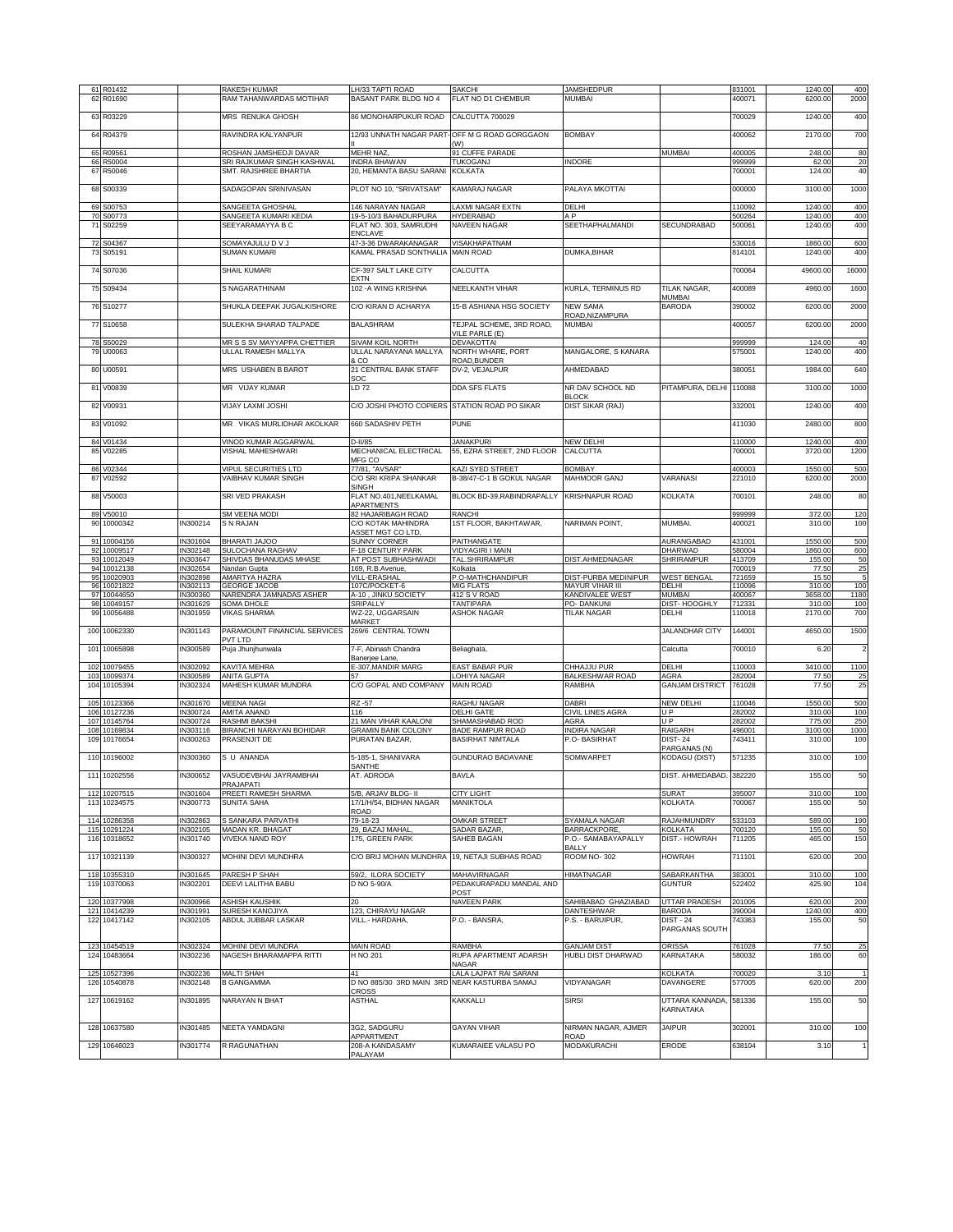| 130 10669699                 | IN302201             | PRAMODINI DEVI                                  | N 11/72 P 4                                             | <b>RANIPUR</b>                                       |                                          | <b>VARANASI</b>                | 221010           | 155.00            | 50           |
|------------------------------|----------------------|-------------------------------------------------|---------------------------------------------------------|------------------------------------------------------|------------------------------------------|--------------------------------|------------------|-------------------|--------------|
| 131 10673535                 | IN300982             | MOHAMMEDSIDIQ                                   | LOUDHWAD,                                               | MIRJAPUR                                             |                                          | AHMEDABAD                      | 380001           | 620.00            | 200          |
| 132 10714376                 | IN302236             | MOHAMMEDHANIF QURESHI<br><b>MONIKA TARA</b>     | A-1-B/49B                                               | PASCHIM VIHAR                                        |                                          | NEW DELHI                      | 110063           | 43.40             | 14           |
| 133 10719586                 | IN302365             | SILTAP VINIMAY PVT. LTD.                        | <b>KARKEND BAZAR</b>                                    | P.O.- KUSUNDA                                        | DISTT. DHANBAD                           | <b>JHARKHAND</b>               | 826001           | 1860.00           | 600          |
| 134 10728606                 | IN301774             | DIVYA DWIVEDI                                   | D 48                                                    | DEFENCE COLONY                                       | 2ND FLOOR                                | NEW DELHI                      | 110024           | 62.00             | 20           |
| 135 10732832<br>136 10815423 | IN300343<br>IN301774 | TUNIA MUSTAK HUSENBHAI<br>KAVITA MAKHIJA        | B/23, ASHIYANA DUPLEX.<br>H NO-M-18 PHASE-2             | NR. TIEF NAGAR SOCIETY,<br>NEAR PLAY SCHOOL VISHAL   | TANDLAJA,<br>TELIBANDHA RAVIGRAM         | <b>BARODA</b><br><b>RAIPUR</b> | 389350<br>492001 | 155.00<br>1085.00 | 50<br>350    |
|                              |                      |                                                 |                                                         | NAGAR                                                |                                          |                                |                  |                   |              |
| 137 10826113                 | IN302148             | K S MAVINTOP                                    | 1790/76 APPAJI                                          | S S LAYOUT                                           | A BLOCK 5TH CROSS                        | DAVANGERE                      | 577004           | 310.00            | 100          |
| 138 10852160                 | IN301774             | SANWAR MAL SHARMA                               | 60<br><b>TOSSIPUDI</b>                                  | <b>BURTOLLA STREET</b>                               | 4TH FLOOR                                | KOLKATA                        | 700007           | 155.00            | 50<br>20     |
| 139 10855654                 | IN301774             | SRI SAI TEJA AGRO INDUSTRIES<br>PVT LTD         |                                                         | BICCAVOLU MANDALAM                                   |                                          | KAKINADA                       | 533341           | 62.00             |              |
| 140 10901697                 | IN300974             | ANKITBHAI D. SHETH                              | NR. MADHAVAV,                                           | SHUKLA STREET,                                       | DIST. SURENDRANAGAR,                     | WADHWAN CITY.                  | 363030           | 167.40            | 54           |
|                              |                      |                                                 |                                                         |                                                      |                                          |                                |                  |                   |              |
| 141 10932144<br>142 10994591 | IN300394             | SIDDANI CHINNAIAH                               | D NO 79-18-23                                           | OMEKAR STREET                                        | SYAMALA NAGAR                            | <b>RAJAHMUNDRY</b>             | 533103           | 310.00            | 100          |
| 143 11020439                 | IN302814<br>IN302324 | Chandrachur Hazra<br>YUDHISTHIRA BHOL           | Botu Lodge 83<br>BLOCK 1, QTR NO 54                     | <b>B C Road</b><br>OCL COLONY                        | <b>RAJGANGPUR</b>                        | Burdwan<br>SUNDARGARH,         | 713101<br>770017 | 390.60<br>155.00  | 126<br>50    |
|                              |                      |                                                 |                                                         |                                                      |                                          | ORISSA                         |                  |                   |              |
| 144 11044003                 | IN300513             | RAMDAS KAKDE                                    | C1 21 H NO 4                                            | N 11 HUDCO                                           | <b>DEEP NAGAR</b>                        | AURANGABAD                     | 431003           | 1240.00           | 400          |
| 145 11051443<br>146 11055022 | IN302201<br>IN302201 | <b>BALBIR SINGH</b><br><b>BISWESWAR BASTIA</b>  | <b>MANAKSIA LIMITED</b><br><b>NEAR MUNCIPALTY GIRLS</b> | AT BHUNIYAN ROY CHAK<br>SAIIE AND R, MATRUNIVAS      | PURBA MIDNAPUR                           | <b>HALDIA</b><br>SAMBALPUR     | 721635<br>768001 | 31.00<br>294.50   | 10<br>95     |
|                              |                      |                                                 | <b>HIGH SCHOOL</b>                                      |                                                      |                                          |                                |                  |                   |              |
| 147 11087895                 | IN300118             | GAJINDER PAL SINGH KOHLI                        | 19/15A                                                  | <b>TILAK NAGAR</b>                                   |                                          | NEW DELHI                      | 110018           | 147.50            | 25           |
| 148 11125773                 | IN300757             | PARAG R MESTRY                                  | A/603 E/20 CREEK VIEW                                   | YOGI NAGAR                                           | <b>BORIVLI WEST</b>                      | MUMBAI                         | 400091           | 310.00            | 100          |
| 149 11182922<br>150 11217378 | IN302269<br>IN300974 | SUNITA AHLAWAT<br>PATEL PARESHKUMAR RATILAL     | B 39/2<br>1. VIHAR PARK SAME.                           | PANCHSHEEL ENCLAVE,<br>RAJESH PO. SAME,              | MALVIYA NAGAR,                           | NEW DELHI<br>RATANPAR.         | 110017<br>363020 | 3.10<br>310.00    | -1<br>100    |
| 151 11219505                 | IN302201             | KAMLESH KUMAR AGARWAL                           | 29, S. K. DEB ROAD                                      | 5TH BYE LANE                                         | PATIPUKUR                                | <b>KOLKATA</b>                 | 700048           | 93.00             | 30           |
| 152 11222669                 | IN301774             | BADRINARAYAN MEHER                              | AT-DEHERI PALI                                          | <b>BANDHA ADI</b>                                    | <b>BUDHARAJA</b>                         | SAMBALPUR                      | 768004           | 310.00            | 100          |
| 153 11325445                 | IN300974             | HIREN ODHAVJIBHAI AKBARI                        | A-202, GREEN LEAVES,                                    | NR. SUZUKI SERVICE CENTRE,                           | <b>B/H. KARGIL PETROL</b><br>PUMP, KOLA  | AHMEDABAD.                     | 380060           | 310.00            | 100          |
| 154 11362267                 | IN300118             | JITENDER KUMAR                                  | HOUSE NO-265 WARD NO-1                                  | VILL MOHLA POST GADPURI                              | TEH BALLABGARH                           | FARIDABAD                      | 121004           | 465.00            | 150          |
|                              |                      |                                                 |                                                         |                                                      | <b>HARYANA</b>                           |                                |                  |                   |              |
| 155 11386551                 | IN302269             | NEELAM AGARWAL                                  | 19, SARAFA BAZAR                                        | <b>BULANDSHAHR</b>                                   |                                          | <b>UTTAR PRADESH</b>           | 203001           | 155.00            | 50           |
| 156 11397087<br>157 11418746 | IN301774<br>IN301774 | KHUSHWANT RAI KHANNA<br>MURALI MOHANRAO PILLALA | 191<br>8-1-293/A/1 SHAIK PET                            | <b>SRINAGAR</b><br>FLAT NO 20 S S COMPLEX            | <b>TRI NAGAR</b><br><b>DWARAKA NAGAR</b> | DELHI<br><b>HYDERABAD</b>      | 110035<br>500008 | 310.00<br>198.40  | 100<br>64    |
| 158 11437101                 | IN302269             | TARUN TIWARI                                    | JITPUR,                                                 | NEAR ACADEMY PO JITPUR,                              | DHANBAD                                  | <b>JHARKHAND</b>               | 828309           | 930.00            | 300          |
| 159 11449192                 | IN301696             | RAJESH P K                                      | DS 1, TYPE 59 A, NEW A                                  | RAILWAY COLONY                                       | HATIA                                    | RANCHI,                        | 834003           | 155.00            | 50           |
|                              |                      | SAMIM KABIR                                     | <b>TYPE</b><br>41                                       |                                                      |                                          | <b>JHARKHAND</b>               |                  |                   |              |
| 160 11528315<br>161 11751572 | IN301774<br>IN300239 | NALINI NAVA KUMARI K                            | FLAT NO.43. UTI OFFICERS                                | TILJALA LANE<br><b>BANDRA KURLA COMPLEX</b>          | BANDRA (E)                               | KOLKATA<br><b>MUMBAI</b>       | 700039<br>400051 | 930.00<br>620.00  | 197<br>200   |
|                              |                      |                                                 | QUARTERS                                                |                                                      |                                          |                                |                  |                   |              |
| 162 11816294                 | IN301774             | PRASHANT SINGH                                  | 504 C WING NEW                                          | TRIVEDI COMPLEX BEHIND SAH MIRA ROAD EAST            |                                          | <b>MUMBAI</b>                  | 401107           | 310.00            | 100          |
|                              |                      |                                                 | AKASHDEEP CHS                                           | <b>BHANDAR</b>                                       |                                          |                                |                  |                   |              |
| 163 11857106                 | IN302269             | KAUR SINGH                                      | VILL AND P.O. BHAVA<br>NAGAR,                           | TEHSIL- NICHAR.                                      | DISTT-KINNAUR,                           | <b>HIMACHAL</b><br>PRADESH     | 172115           | 102.80            | 32           |
| 164 11958632                 | IN300214             | <b>AMIT KANCHAN</b>                             | 2396 VIVEKANAND KUNJ                                    |                                                      |                                          | AURAIYA UTTAR                  | 206244           | 310.00            | 250          |
|                              |                      |                                                 | <b>DIBIYAPUR</b>                                        |                                                      |                                          | PRADESH                        |                  |                   |              |
| 165 12070914                 | IN300214             | <b>UDAILAL</b>                                  | 1813 18TH MAIN 4TH T                                    | <b>JAYANAGAR</b>                                     | <b>BANGALORE</b>                         | <b>BANGALORE</b>               | 560041           | 3.10              | $\mathbf{1}$ |
| 166 12217197                 | IN300513             | <b>MAYANK LITORIYA</b>                          | <b>BLOCK</b><br>295 SUBHASH GANJ                        | <b>JHANSI</b>                                        |                                          | UTTAR PRADESH                  | 284001           | 241.80            | 78           |
| 167 12308855                 | IN300214             | SAURABH KAPOOR                                  | FLOT NO 507 BLOCK 1                                     | APARTMENTS SIDDHGIRI BAGH                            |                                          | VARANASI UTTAR                 | 221010           | 620.00            | 200          |
|                              |                      |                                                 | RAJSHREE                                                |                                                      |                                          | PRADESH                        |                  |                   |              |
| 168 12466141                 | IN301774             | SAGAR MAY BASU                                  | FLAT NO 402                                             | SRIRAM BUILDER RAMADEVI<br>APPT                      | MAHANADIVIHAR                            | <b>CTTACK</b>                  | 753004           | 465.00            | 46           |
| 169 12672379                 | IN300239             | ANJAN GHOSH                                     | 95 GANGAPURI MONDAL                                     | 114 RIGENT PARK                                      | SOUTH 24 PARGANAS                        | KOLKATA WEST                   | 700093           | 310.00            | 100          |
|                              |                      |                                                 | PARA                                                    |                                                      |                                          | BENGAL                         |                  |                   |              |
| 170 12719072                 | IN300513             | <b>JAGDISH GOYAL</b>                            | 361 NITHARIYON KA VAS                                   | <b>CHHAWANI</b>                                      | SHEOGANJ                                 | <b>RAJASTHAN</b>               | 307027           | 155.00            | 50           |
| 171 12911282                 | IN301774             | L NAGAMANI                                      | 1-10-1/281/27 DHATRI<br><b>RESIDENCY</b>                | PADHMAVATHI COLONY                                   | KUSHAIGUDA KAPRA<br>UPPAL                | RANGAREDDY                     | 500062           | 31.00             | 10           |
| 172 12939256                 | IN300239             | <b>RENU H KUMAR</b>                             | AASHIYANA, V/219 NEW                                    | THOTTAKKATTUKARA                                     | <b>ALWAYE</b>                            | KERALA                         | 683108           | 31.00             | 10           |
|                              |                      |                                                 | LANE                                                    |                                                      |                                          |                                |                  |                   |              |
| 173 12951622                 | IN301774             | MAKARAND SUBHASH YADWAD                         | A/10 JAIMAHALAKXMI SOC                                  | NEAR BHARAT NATYA MANDIR                             | <b>DOMBIVLI WEST</b>                     | THANE                          | 421202           | 155.00            | 50           |
| 174 13147562                 | IN300214             | BAPANIAH SETTY BALABHADRUNI                     | <b>T3 STERLING HANGING</b>                              | <b>VIDYODHAYA 1ST CROSS</b>                          |                                          | CHENNAI                        | 600017           | 310.00            | 100          |
|                              |                      |                                                 | GARDEN NO 14                                            | STREET T NAGAR                                       |                                          | TAMILNADU                      |                  |                   |              |
| 175 13197160                 | IN300214             | AMULYA RATAN SAHOO                              | AMULYA RATAN SAHOO AT                                   | TURANG DIST ANGUL                                    |                                          | ANGUL ORISSA                   | 759145           | 714.70            | 49           |
|                              |                      |                                                 | RANIGODA PO                                             |                                                      |                                          |                                |                  |                   |              |
| 176 13209431                 | IN301774             | JEYAKUMAR J<br><b>MAYANK NIGAM</b>              | 82/A/1<br>1003 B LOKHANDWALA                            | <b>BUNGALOW ST</b><br>MAJAREKAR LANE OFF DR E        | <b>WORLI</b>                             | <b>KOVILPATTI</b><br>MUMBAI    | 628501           | 31.00             | 10<br>200    |
| 177 13306157                 | IN300513             |                                                 | <b>RESIDENCY</b>                                        | MOSES ROAD                                           |                                          |                                | 400018           | 620.00            |              |
| 178 13333782                 | IN300239             | LUCY                                            | 20                                                      | THANICKAL                                            | 14                                       | MANJER                         | 676121           | 310.00            | 100          |
| 179 13526057                 | IN300484             | PIYUSH RANJAN TRIPATHI                          | <b>IIMT 336</b>                                         | <b>UDYOG VIHAR IV</b>                                |                                          | <b>GURGAON</b>                 | 122001           | 310.00            | 100          |
| 180 13706697<br>181 14039155 | IN301774<br>IN300888 | <b>AMIT NAGPAL</b><br><b>MADAN LAL GOYAL</b>    | <b>MOH MALIYAN</b><br>MADAN LAL GOYAL                   | KATEHRA BAZAR<br>C/O GIRDHARI LAL GYARSI LAL         | <b>JWALAPUR</b><br>CLOTH MERCHANT MAIN   | <b>HARIDWAR</b><br>KOTPUTLI -  | 249407<br>303108 | 455.70<br>558.00  | 21<br>180    |
|                              |                      |                                                 |                                                         |                                                      | MARKET                                   | RAJASTHAN                      |                  |                   |              |
| 182 14065994                 | IN301774             | KULKARNI GANGADHAR                              | 26                                                      | SAMARTH NAGAR                                        |                                          | LATUR                          | 413512           | 2129.70           | 622          |
| 183 14159858                 |                      | MUDGALRAO                                       | 8 SAGAR KUNJ                                            |                                                      | MUMBAI                                   |                                | 400006           | 13950.00          | 4500         |
| 184 14163056                 | IN301549<br>IN301549 | KETAN MALKAN<br>SHARDABEN KANTILAL THAKKAR      | 7BANK OF BARODA COOP                                    | 78 NEPEAN SEA ROAD<br>NR KANKARIA FOOTBALL           | AHMEDABAD                                |                                | 380022           | 3100.00           | 1000         |
|                              |                      |                                                 | <b>HOUSING SOCIETY</b>                                  | <b>GROUND</b>                                        |                                          |                                |                  |                   |              |
|                              |                      |                                                 |                                                         |                                                      |                                          |                                |                  |                   |              |
| 185 14166255                 | IN300214             | PRAVIN KUMAR                                    | C/O ESSEL MINNING INDUS.<br>LTD                         | <b>BARBIL</b>                                        | <b>KEONJHAR</b>                          | <b>ORISSA</b>                  | 758035           | 1491.80           | 306          |
| 186 14434688                 | IN300513             | ANKUSH KUMAR AGARWALLA                          | MORAN COLLEGE ROAD                                      | PO MORANHAT                                          | <b>DIST SIVSAGAR</b>                     | ASSAM                          | 785670           | 310.00            | 100          |
|                              |                      |                                                 |                                                         |                                                      | <b>MORANHAT</b>                          |                                |                  |                   |              |
| 187 14511537                 | IN300513             | ASHISH AMRUT AVACHAT                            | 42 BUDHWAR PETH                                         | <b>BEHIND N M V HIGH SCHOOL</b><br><b>BUDH VIHAR</b> | <b>PUNE</b>                              | <b>MAHARASHTRA</b>             | 411002           | 155.00            | 50           |
| 188 14511609<br>189 14547816 | IN300394<br>IN301774 | ANIL KUMAR GARG<br>SATYA NARAYAN SAO            | $T-26$<br>$Q - 183$                                     | UMESH NEOGI ROAD                                     | PHASE I                                  | DELHI<br><b>KOLKATA</b>        | 110041<br>700024 | 15.50<br>465.00   | 5<br>150     |
| 190 14554368                 | IN300214             | PRAVEEN JAIN                                    | FLAT NO 2 LAL GANGA                                     | <b>ROAD</b>                                          |                                          | RAIPUR                         | 492001           | 930.00            | 300          |
|                              |                      |                                                 | APARTMENT M G                                           |                                                      |                                          | CHHATISGARH                    |                  |                   |              |
| 191 14630064                 | IN300513             | RAMPRASAD BUDIM                                 | NOVELL SOFTWARE<br>DEVELOPMENT I LTD                    | 7TH MILE HOSUR ROAD                                  | <b>BANGALORE</b>                         | KARNATAKA                      | 560068           | 3100.00           | 1000         |
| 192 14685237                 | IN300513             | NILADRI SEKHAR SEAL                             | T G 3/38 TEGHORIA 1ST                                   | TEGHORIA LICHUBAGAN                                  | KOLKATA                                  | <b>WEST BENGAL</b>             | 700059           | 155.00            | 50           |
|                              |                      |                                                 | <b>FLOOR</b>                                            |                                                      |                                          |                                |                  |                   |              |
| 193 14800767                 | IN300484             | SANJAY RAMRAO GAIKWAD                           | ARCH PHARMALABS L                                       | R AND D PLOT 21 CHEMICAL                             | TALOJA MIDC DT RAIGA                     | <b>NAVI MUMBAI</b>             | 410208           | 31.00             | 10           |
| 194 15166332                 | IN301774             | SEEMA                                           | CORPORATE<br><b>H NO 51</b>                             | 70NF<br>MOHALLA PURANA KILA                          | <b>TOWEN DIBAI</b>                       | <b>BULANDSHAHAR</b>            | 202393           | 1107.50           | 300          |
| 195 15355201                 | IN300214             | NANDA SANJEEVKUMAR KONNUR                       | C/O SANJAY                                              | NAGAR                                                |                                          | MAHALINGPUR                    | 587312           | 310.00            | 100          |
|                              |                      |                                                 | MAHALINGAPPA KONNUR                                     |                                                      |                                          | KARNATAKA                      |                  |                   |              |
|                              |                      |                                                 | LAXMI                                                   |                                                      |                                          |                                |                  |                   |              |
| 196 15356440                 | IN300513             | MANISHKUMAR RATANLAL<br>KHANDELWAL              | KHANDELWAL COMPUTER<br><b>HOUSE</b>                     | <b>BUS STAND ROAD</b>                                | AMRAVATI                                 | <b>MAHARASHTRA</b>             | 444601           | 31.00             | 10           |
| 197 15620617                 | IN301774             | SHINDE VAISHALI AMOL                            | <b>B-306 ROHAN MIHIRA</b>                               | CHINNAPANHALLI AECS                                  | NEAR GANESHA TEMPLE                      | <b>BANGALORE</b>               | 560037           | 155.00            | 50           |
|                              |                      |                                                 |                                                         | AYOUT                                                |                                          |                                |                  |                   |              |
| 198 15740234                 | IN300214             | MAHENDRA BHAGWATIPRASAD                         | <b>FARNICHAR</b>                                        | 192 SHRITALKIES ROD JAIN KE SAMANE PRATAP SE WARD    |                                          | <b>GONDIA</b><br>MAHARASHTRA   | 441601           | 310.00            | 100          |
|                              |                      | AGRAWAL<br>JADHAV NAVNATH BALAJI                | SWAR BABA NAGAR                                         | GURUKRIPA KIRANA STOARES SATPUR                      |                                          | <b>NASIK</b>                   | 422007           | 229.40            | 74           |
|                              |                      |                                                 |                                                         |                                                      |                                          |                                |                  |                   |              |
| 199 16097438                 | IN300394             |                                                 |                                                         |                                                      |                                          |                                |                  |                   |              |
| 200 16357809                 | IN301774             | CHANDRAKANT DUNDAPPA<br>SAMADSHETTI             | 292 EXAMBA                                              | TAL CHIKODI                                          |                                          | <b>BELGAUM</b>                 | 591244           | 15.50             | $\mathbf 5$  |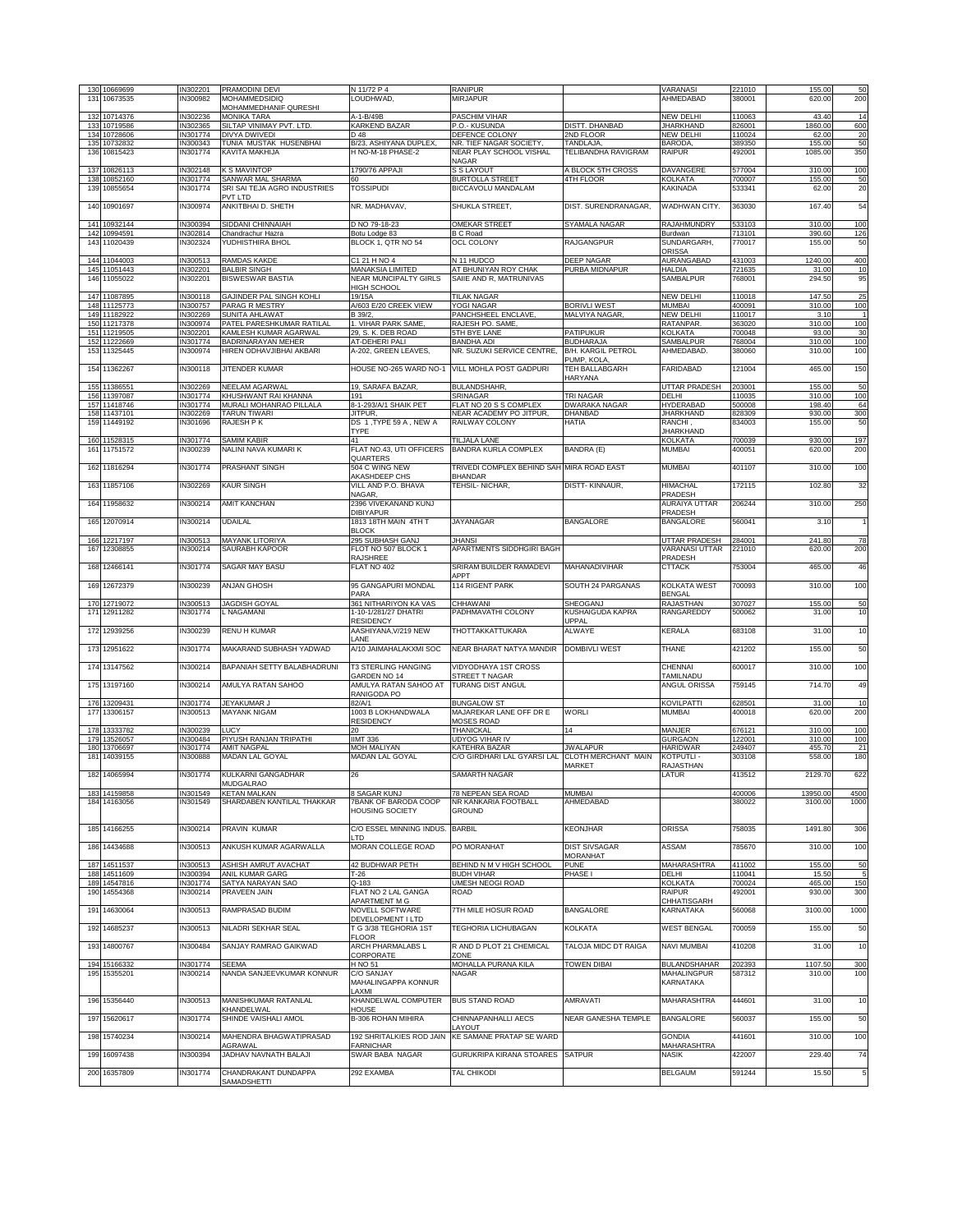|            | 201 17492280                                 | IN300513             | VIJAYKUMAR P GHANCHI                                | AT POST BANKLI                                           | TEHSIL SUMERPUR DIST PALI                          |                                       | <b>BANKLI</b><br><b>RAJASTHAN</b>    | 306901           | 31.00              | 10           |
|------------|----------------------------------------------|----------------------|-----------------------------------------------------|----------------------------------------------------------|----------------------------------------------------|---------------------------------------|--------------------------------------|------------------|--------------------|--------------|
| 202        | 17690582                                     | IN300513             | SACHIN CHUGH                                        | 240 SGM NAGAR                                            |                                                    |                                       | <b>FARIDABAD</b>                     | 121001           | 31.00              | 10           |
|            | 203 19221113                                 | IN301549             | ARUN KUMAR BHUTORIA                                 | 10 PRETORIA STREET                                       |                                                    |                                       | <b>HARYANA</b><br><b>KOLKATA</b>     | 700071           | 15500.00           | 5000         |
|            | 204 20182646<br>205 20284172                 | IN301330<br>IN302871 | <b>RAVI KUMAR</b><br>Devshi B Kathiria              | <b>BLOCK D</b><br>33, Vallabh Nagar Society,             | H. NO. 77<br>Varachha Road                         | SHYAM NAGAR                           | <b>KANPUR</b><br>Surat               | 208013<br>395006 | 24.80<br>573.50    | 8<br>185     |
|            | 206 20795603                                 | IN300360             | SUSHEELA JAIN                                       | 33 VENKIER STREET                                        | KONDITHOPE IVTH FLOOR                              | CHENNAI SOWCARPET                     |                                      | 600079           | 620.00             | 200          |
|            | 207 20813607<br>208 20813615                 | IN300360<br>IN300360 | SURJIT KOHLI<br><b>GPSKOHLI</b>                     | 19/15 A TILAK NAGAR<br>19/15 A TILAK NAGAR               | <b>NEW DELHI</b><br><b>NEW DELHI</b>               |                                       |                                      | 110018<br>110018 | 155.00<br>155.00   | 50<br>50     |
|            | 209 209 275 29                               | IN301557             | <b>MALTI KUMARI</b>                                 | C/O ALLAHABAD BANK                                       | <b>BHAGALPUR UNIVERSITY</b><br><b>BRANCH</b>       | POST TNB COLLEGE                      | <b>BHAGALPUR</b>                     | 812007           | 620.00             | 200          |
|            | 210 21325241<br>211 21387948                 | IN301557<br>IN301022 | KRISHAN LAL MANCHANDA<br>KASANA SAILAJA             | 120/243, LAJPAT NAGAR<br><b>AKUMALLA VIL</b>             | SANJAMALA MDL                                      |                                       | <b>KANPUR</b><br><b>KURNOOL DIST</b> | 208005<br>518134 | 9300.00<br>1550.00 | 3000<br>500  |
|            | 212 21985296                                 | IN301557             | <b>BEENA MISHRA</b>                                 | J12/15-R-2                                               | <b>BAULIA BAGH</b>                                 |                                       | VARANASI                             | 221001           | 1550.00            | 500          |
|            | 213 22132037                                 | IN301080             | V RAMANATHAN                                        | FLAT NO 4 DOOR NO 2<br>OLD NO 14                         | SWISS COTTAGE<br><b>GANDHI</b><br>STREET           | T NAGAR                               | CHENNAI                              | 600017           | 620.00             | 200          |
|            | 214 23099490<br>215 30079503                 | IN301151<br>IN302679 | <b>KANARAM T MISTRY</b><br><b>FARIS KADRI</b>       | AT BHILDI TA DEESA<br>202 A ASMITA HILL VIEW             | <b>DIST B K</b><br>NAYA NAGAR MIRA ROAD EAST THANA |                                       | PALANPUR<br>MAHARASHTRA              | 385530<br>401107 | 155.00<br>837.00   | 50<br>270    |
|            |                                              |                      |                                                     |                                                          |                                                    |                                       |                                      |                  |                    |              |
|            | 216 30398239<br>217 30560200                 | IN301276<br>IN301276 | KANAIYALAL VADILAL PARIKH<br>RAVALIYA VIJAYBHAI M   | <b>KANSARA POLE</b><br>B NO 22 CHITRAKUT NIVAS           | VISNAGAR<br>DEEPANJALI 1                           | MEHSANA<br>ANAND NAGAR                | <b>DIST MEHSANA</b><br>JUNAGADH      | 384315<br>362001 | 310.00<br>310.00   | 100<br>100   |
|            | 218 30670280                                 | IN301276             | <b>MANOJ KUMAR</b>                                  | 26 RAMAKRISHNA HOSTEL                                    | <b>BAMARAS HINDU UNIVERSITY</b>                    | VARANASI                              | U.P.                                 | 275101           | 19.60              | $\mathbf{1}$ |
| 219        | 40895529                                     | IN300476             | KAVITA KEDIA                                        | S 301 IDEAL PLAZA                                        | 11/1 SARAT BOSE ROAD                               |                                       | <b>KOLKATA</b>                       | 700020           | 3720.00            | 1200         |
| 220        | 41068996                                     | IN302902             | DAYAKAR MAMIDI                                      | HOUSE NO 7 2 1764/104/B                                  | <b>CZECH COLONY</b>                                | SANAT NAGAR                           | <b>HYDERABAD</b>                     | 500018           | 3.10               |              |
|            | 221 41181386                                 | IN301637             | <b>MEENA VADIVEL</b>                                | 41<br>56                                                 | <b>LAKHAN STREET</b>                               | CHIDAMBARAM                           | CUDDALORE                            | 608001           | 34.10              | 11           |
|            | 222 41300380<br>223 42445280                 | IN302902<br>IN300476 | <b>LATA KUMARI</b><br>DHIRENDRA SINGH               | H NO 1347<br>QTR - 531, NASA                             | <b>SECTOR 4</b><br>INDIAN NAVAL ACADEMY            | <b>URBAN ESTATE</b><br>PO - EZHIMALA  | <b>GURGAON</b><br>KANNUR, KARAL      | 122001<br>670310 | 620.00<br>890.00   | 200<br>1200  |
|            | 224 42796627                                 | IN300476             | TUHIN MUKHOPADHYAY                                  | PRAXAIR INDIA PVT LTD                                    | 41 SHAKESPEARE SARANI FLAT                         | <b>DUCKBACK HOUSE 1ST</b>             | <b>KOLKATA</b>                       | 700017           | 77.50              | 25           |
| 225        | 1201060001357812                             |                      | GOPAL KRISHNA KESHAV HEGDE                          | 41 FLAT NO.101 1ST FLR                                   | NO 1A<br>MANISH PRIYAMUADA 7TH MN                  | FLOOR<br>18TH CRS BTM LAYOUT          | <b>BANGLORE</b>                      | 560076           | 310.00             | 100          |
| 226        | 1201060001509067                             |                      | MITESH B WADIWALA                                   | NANKWADA CIVIL                                           | NEAR ADITYANAGAR                                   | GREENVILLA                            | VALSAD                               | 396001           | 155.00             | 50           |
| 227        | 1201060100142767                             |                      | SUNIL KUMAR B ZANZARI                               | HOSPITALR RD<br>18 A IUDP                                | COLONY JAWAR                                       | COLONY                                | WASHIM                               | 444505           | 310.00             | 100          |
| 228        | 1201090001736757                             |                      | K SRIDHARA REDDY                                    | H NO 16-2-705/8/2/A                                      | <b>VISHNU APTS</b>                                 | AKBARBAGH MALAKPET                    | <b>HYDERABAD</b>                     | 500036           | 46.50              | 15           |
| 229        | 1201090001753346                             |                      | PARTHA PRATIM GUHA                                  | RAILWAY QTR. C-15, UNIT-1                                | SAHEBPARA, SANTRAGACHI                             | P.O.- JAGACHA, HOWRAH                 | <b>HOWRAH</b>                        | 711111           | 124.00             | 40           |
| 230<br>231 | 1201090001875620<br>1201090002226931         |                      | ANIL KUMAR GANDHI<br>KISHOR R PANCHAL               | CHOUBISO KA MOHALLA<br>b-506 rampratiksha tower nr.      | PALACE ROAD<br>indralock ph-ii 100 ft road         | <b>BANSWARA</b><br>bhayander east     | <b>BANSWARA</b><br>thane             | 327001<br>401105 | 310.00<br>161.20   | 100<br>52    |
|            |                                              |                      |                                                     |                                                          |                                                    |                                       |                                      |                  |                    |              |
| 232<br>233 | 1201090002349882<br>1201090700067233         |                      | <b>VIKASH AGARWAL</b><br>BAPURAO JAYARAM PATIL      | 117-B, C.R.AVENUE<br>PATIL WADA, AT POST                 | TAL. SAKRI, DIST. DHULE                            |                                       | <b>KOLKATA</b><br>PIMPALNER          | 700073<br>424306 | 542.50<br>155.00   | 175<br>50    |
|            | 234 1201092600093954                         |                      | KAMAL KUMAR NARNOLIA                                | PIMPALNER.<br><b>NEW TOEN</b>                            | <b>JAMTARA</b>                                     |                                       | <b>JAMTARA</b>                       | 815351           | 145.70             | 47           |
|            | 235 1201092600190078                         |                      | LALIT KISHORE PARASHER                              | 26 MONILAL CHATTERJEE                                    | PO-B GARDEN, BETAITALA                             | <b>HOWRAH</b>                         | <b>HOWRAH</b>                        | 711103           | 260.40             | 84           |
| 236        | 1201320000428448                             |                      | <b>NEETA ASHOK SAMTANI</b>                          | <b>LANF</b><br>2/6 SADHU VASWANI KUNJ                    | <b>BAZAR</b><br>SADHU VASWANI MARG                 |                                       | PUNE                                 | 411001           | 2480.00            | 800          |
| 237        | 1201320000486042                             |                      | M AMEEN SAYANI                                      | SAYANI FASHIONS                                          | 22/7/268/B SHOP 84/85                              |                                       | <b>HYDERABAD</b>                     | 500002           | 310.00             | 100          |
|            |                                              |                      |                                                     |                                                          | ABBASTOW                                           |                                       |                                      |                  |                    |              |
| 238<br>239 | 1201320000589730<br>1201320000692149         |                      | <b>ABHISHEK DUBEY</b><br>SHRIRAM RAGHAVENDRA HALLUR | CHHOTI BAZAR<br>F 1 CHINTAMANI APTS                      | NEAR OLD POWER HOUSE<br>67 AND 8 B WARD            |                                       | CHHINDWARA<br>KOLHAPUR               | 480001<br>416012 | 970.60<br>239.80   | 272<br>64    |
| 240        | 1201410000014371                             |                      | <b>SEEMA SHARMA</b>                                 | $E-101$                                                  | PANCHGAON ROA<br>PREM GALI EAST BABARPUR           | <b>SHAHDARA</b>                       | DELHI                                | 110032           | 3.10               | $\mathbf{1}$ |
|            |                                              |                      |                                                     |                                                          |                                                    |                                       |                                      |                  |                    |              |
| 241        | 1201750000256659<br>242 1201750200036791     |                      | S MUTHURAJ<br>KRISHNA DINKARRAO SHRUNGARE           | H NO. 1-56<br>01, DHANLAXMI APPT.,                       | <b>BALAJI NAGAR</b><br>B/H GANGOTRI HOTEL,         | BANGARUPOLIEM<br>KAMATHWADE, TRIMURTI | <b>CHITTOOR</b><br><b>NASIK</b>      | 517416<br>422010 | 310.00<br>620.00   | 100<br>200   |
| 243        | 1201750300032639                             |                      | <b>Basudev Pradhan</b>                              | Bank Of Baroda                                           | Jagdalpur Branch                                   | CHOWK,                                | Jagdalpur                            | 494001           | 775.00             | 250          |
| 244        | 1201770100191476                             |                      | SHYAM SUNDER BHATTAR                                | H. NO. 114, BHATATDAO KO MOHALLA - NOKHA                 |                                                    | <b>BIKANER</b>                        | <b>NOKHA</b>                         | 334803           | 3100.00            | 1000         |
| 245        | 1201770100513677                             |                      | SURESH KUMAR JHANWAR                                | S/O CHHAGAN LAL<br><b>JHANWAR</b>                        | <b>SADAR BAZAR</b>                                 | PO. NOKHA, DIST-<br><b>BIKANER</b>    | <b>NOKHA</b>                         | 334803           | 620.00             | 200          |
| 246        | 1201910100712836                             |                      | JOSHI NIKUNJ KISHORKUMAR                            | 40, THAKOR PRAJA 5 T,                                    | BHALUSANA PO-                                      |                                       | SATLASANA                            | 384330           | 155.00             | 50           |
| 247        | 1201910300252179                             |                      | ARUN KUMAR SINGH                                    | SHAH<br>KUNWAR SINGH COLONY                              | SATLASANADMEHSANA<br>CHAS BOKARO JH                |                                       | Jamshedpur                           | 827013           | 241.75             | 65           |
| 248        | 1202060000324628<br>249 1202390000129950     |                      | <b>KIRAN TIWARI</b><br><b>K SARADAMBAL</b>          | TAKIA KAWALDAH<br>MUTTUNGAL HOUSE                        | GORAKHNATH<br>16/505, T & R CROSS ROAD             | <b>THOPPUMPADY</b>                    | <b>GORAKHPUR</b><br>ERNAKULAM        | 273015<br>682005 | 155.00<br>341.00   | 50<br>110    |
|            | 250 1202550000060427                         |                      | JOYTI RAMCHAND TALREJA                              | D/15                                                     | SATGURU APARTMENT                                  | THANE (W)                             | THANE                                | 400601           | 555.00             | 175          |
| 252        | 251 1202700000132666<br>1202890000320141     |                      | MANISH KUMAR SINGH<br>K.S.YASHODHA                  | QR NO 25 A D POCKET<br>NO. 2, C/O PARVATHAMMA            | MARODA SECTOR BHILAI<br>VEERANNAPALYA              | KAVLU, VISHWANEEDAM,                  | Durg<br><b>BANGALORE</b>             | 490006<br>560091 | 80.60<br>232.50    | 26<br>75     |
|            | 253 1202890001066536                         |                      | SANJEEV KUMAR SINGH                                 | ZALAPPA<br>165                                           | SRIGANANDHADA<br>TYPE - 3                          | SECTOR 5 B BHEL                       | <b>HARDWAR</b>                       | 249403           | 465.00             | 150          |
|            |                                              |                      |                                                     |                                                          |                                                    | <b>RANIPUR</b>                        |                                      |                  |                    |              |
|            | 254 1202990003562740                         |                      | SATYANARAYANA RAJU KALIDINDI                        | 8 2 293/82/A/824                                         | JUBLEE HILLS                                       |                                       | <b>HYDERABAD</b>                     | 500034           | 77.50              | 25           |
| 255<br>256 | 1202990004200751<br>1202990005352543         |                      | NIROOP CHANDRAN<br>PRAKASH JASMATBHAI RAMOLIYA      | D 92<br>405 RAMOLIYA PRAKASH                             | NAR VIHAR 1 SEC 34<br>SAURASTRA PATEL SAMAJ        | <b>NOIDA</b><br><b>HANUMANTAKRI</b>   | <b>NOIDA</b><br><b>MUMBAI</b>        | 201301<br>400066 | 310.00<br>93.00    | 100<br>30    |
| 257        | 1203210000069617                             |                      | KIRANKUMAR LAKHMANBHAI                              | <b>KUMAR J</b><br>50 KHARAWAD PLOT                       | <b>DIST RAJKOT</b>                                 | ASHOKVAN DAHISAR                      | DHORAJI                              | 360410           | 775.00             | 250          |
| 258        | 1203280000246164                             |                      | ANTALA<br>DEEPAK.                                   | STREET NO-1<br>U 10. 2ND CROSS PIPELINE KRISHNAPPA BLOCK |                                                    | <b>MALLESHWARAM</b>                   | <b>BANGALORE</b>                     | 560003           | 161.50             | 10           |
|            |                                              |                      |                                                     |                                                          |                                                    |                                       |                                      |                  |                    |              |
| 259        | 1203320000019187                             |                      | KANTILAL BAFNA                                      | KANTILAL MISHRIMAL<br>BAFNA,                             | <b>GHANCHIYO KA BAS,</b>                           | WORD NO 23.                           | <b>BALOTRA</b>                       | 344022           | 1550.00            | 500          |
| 261        | 260 1203320000211365<br>1203320000270191     |                      | ALTAF ABDULBHAI MANSURI<br>SUNIL DATTATRAY LINGADE  | CHHAPARIYA KASBA,<br>4034/337/9                          | YADAV NAGAR                                        |                                       | <b>HIMATNAGAR</b><br>JALNA           | 383001<br>431203 | 620.00<br>620.00   | 200<br>200   |
| 262        | 1203320000481642                             |                      | HARSHADKUMAR AMRUTLAL PATEL                         | <b>B/49 UTTAM PARK</b>                                   | <b>B/H RATANBA SCHOOL</b>                          | <b>T B NAGAR</b>                      | AHMEDABAD                            | 382350           | 232.50             | 75           |
| 263        | 1203320001023980                             |                      | SAANDEEP KANNADA VARDHANA                           | 21 1 ST CROSS 6TH MAIN                                   | SARVABHOUMA NAGARA                                 | CHIKKALASANDRA                        | <b>BANGALORE</b>                     | 560061           | 62.00              | 20           |
| 264        | 1203320001066142                             |                      | KETANBHAI GHANSHYAMBHAI                             | SHASTRI SOCIETY                                          | AT PIPLAG                                          | TA NADIAD                             | <b>NADIAD</b>                        | 387355           | 930.00             | 300          |
| 265        | 1203320001442357                             |                      | PATEL<br><b>LILABEN VASANTLAL MISTRY</b>            | 39 JANKALYAN SOC                                         | AJWA RD                                            | O/S PANIGATE                          | <b>BARODA</b>                        | 390019           | 620.00             | 200          |
|            | 266 1203320001701331                         |                      | ALPESH CHANDRAKANT JOSHI                            | 2 UB BAG ISHAVASYAM                                      | <b>NAKLANK STREET</b>                              | ZURIBAGH                              | PORBANDAR                            | 362075           | 774.10             | 261          |
|            | 267 1203320002339211<br>268 1203320002877987 |                      | SHAKEEL AHMED<br>NILESH BABUBHAI RAIYANI            | 1/E<br>20 BHOJRAJPARA                                    | <b>IBRAHIM ROAD</b><br>VRUNDAVAN NAGAR             | RAJBAIPURA                            | <b>KOLKATA</b><br><b>GONDAL</b>      | 700023<br>360311 | 310.00<br>139.50   | 100<br>45    |
| 269        | 1203320002891634                             |                      | MUKESHKUMAR BABALDAS PATEL                          | 55 VIRAT NAGAR                                           | VIBHAG 1 BESIDE<br>SHRIJINAGAR                     | MANDIR L H ROAD<br>VARACHHA ROAD      | <b>SURAT</b>                         | 395006           | 310.00             | 100          |
|            | 270 1203320004202865                         |                      | BHARAT KAPILDEO RAI                                 | 3 EKTA NAGAR                                             | <b>GUDHIYARI</b>                                   | <b>JANTA COLONY</b>                   | <b>RAIPUR</b>                        | 492009           | 117.80             | 38           |
| 272        | 271 1203320004333388<br>1203320004532688     |                      | RAKESH KUMAR BHAGAT<br>HEM DUDHEDIA                 | PHAL PATTI<br>402 ACHARYA GUNODAY                        | <b>MANGAL BAZAR</b><br>ASHISH APT NR BANK OF       | CAVES RD JOGESHWARI E MUMBAI          | KATIHAR                              | 854105<br>400060 | 465.00<br>170.50   | 150<br>55    |
|            | 273 1203320004574304                         |                      | YOGISHARADHYA A G                                   | <b>MOORUSAVEER</b>                                       | <b>BARODA</b><br>MATH COMPOUND                     |                                       | <b>HUBLI</b>                         | 580020           | 9.30               | $\mathbf{3}$ |
|            | 274 1203320004880036<br>275 1203320005150122 |                      | MANOHARAN D<br>R JAYANTHI                           | NO-1005 ERAIYUR<br>4-60 VISWASAPURAM                     | VILL 36 VEPPANTHATTAI TK<br>SARAVANAMPATTI         | PERAMBALUR DT<br><b>VILANKURICHI</b>  | PERAMBALUR<br>COIMBATORE             | 621133<br>641035 | 68.20<br>310.00    | 22<br>100    |
|            | 276 1203320005318749                         |                      | ABDULHAKEEM.                                        | 12A SORNAPURI LAYOUT                                     | 6TH STREET NEAR KANGAYAM                           | <b>KOMPAITHOTTAM</b>                  | <b>TIRUPUR</b>                       | 641604           | 127.10             | 41           |
|            | 277 1203320005337831                         |                      | NAGAJIBHAI BABUJI THAKOR                            | 41 MAHADEV BUNGLOWS                                      | ROAD<br>CEMENTING SECTION                          | <b>ONGC NAGALPUR</b>                  | <b>MEHSANA</b>                       | 384002           | 527.00             | 170          |
|            | 278 1203320005450013<br>279 1203320005481791 |                      | <b>VED PAL YADAV</b><br><b>BABITA SONKAR</b>        | PLOT NO 124<br>FLAT NO-339 /14 GA                        | <b>MATHUPUR</b><br><b>TRIVENI GANJ</b>             |                                       | <b>GURGAON</b><br><b>LUCKNOW</b>     | 122002<br>226001 | 310.00<br>155.00   | 100<br>50    |
|            | 280 1203320006215679                         |                      | HEMANT VITTHAL DEORE                                | A/P UMRANE                                               | TAL DEOLA                                          | SANJIVANI HOSPITAL                    | <b>NASIK</b>                         | 423110           | 310.00             | 92           |